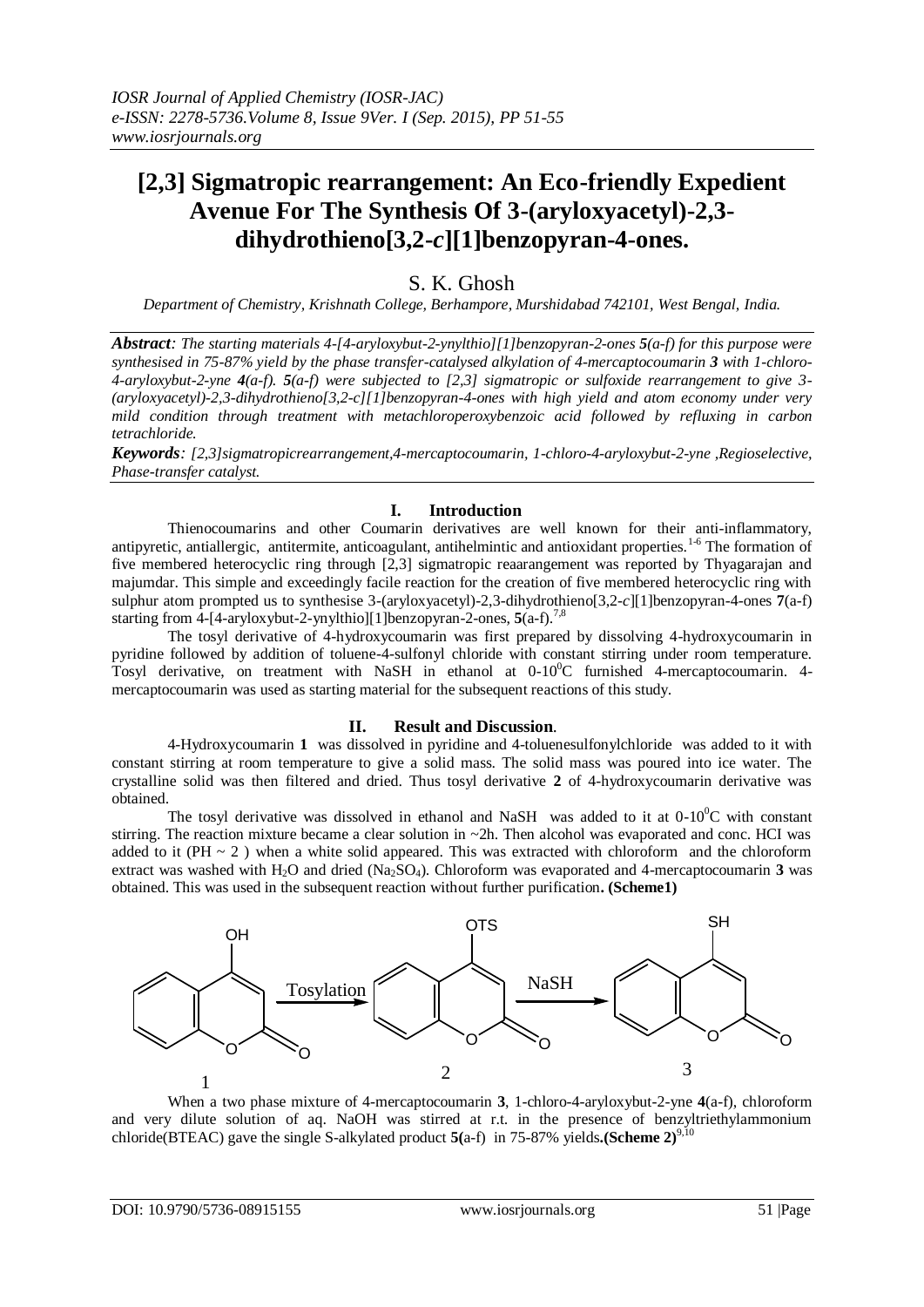

Compound **5**(a-f) were characterised from their elemental analyses and spectroscopic data. Substrates **5**(a-f) were oxidised to the corresponding sulfoxides **6(**a-f) by slow addition of m-chloroperoxybenzoic acid in chloroform at  $0-5^0C$  over 30 minutes. Formation of a new product was indicated by a single spot (TLC monitoring) and disappearance of the starting sulphide. The sulfoxides **6(**a-f) are quite unstable. They seem to rearrange even during work up of the reaction mixture. Therefore, no attempt was made to characterise them. They were directly subjected to thermal rearrangement without further purification. The sulfoxides **6(**a-f) were refluxed in carbon tetrachloride to get the compounds **7**(a-f) in 70-75% yield.**(Scheme 3)**



The characterisation of **7**(a-f ) were done using the same principle of elemental analyses and spectroscopic data as our preceeding short communication paper.<sup>11</sup>

To test the generality of the rearrangement, the thermal rearrangement of six sulfoxides **6**(a-f) were studied and similar result was obtained in every cases like previous observation.<sup>12</sup> Every sulfoxide shows perfect regioselectivity with high yield and atom economy. Thus this is very efficient eco-friendly synthesis of sulphur heterocycles.

The formation of products **7**(a-f) from the sulfoxides **6**(a-f) may be rationalised by the initial [2,3] sigmatropic rearrangement of the sulfoxides to give the intermediate allenylsulphenates followed by [3,3] sigmatropic rearrangement and enolisation leading to the intermediate having an enone moiety favourably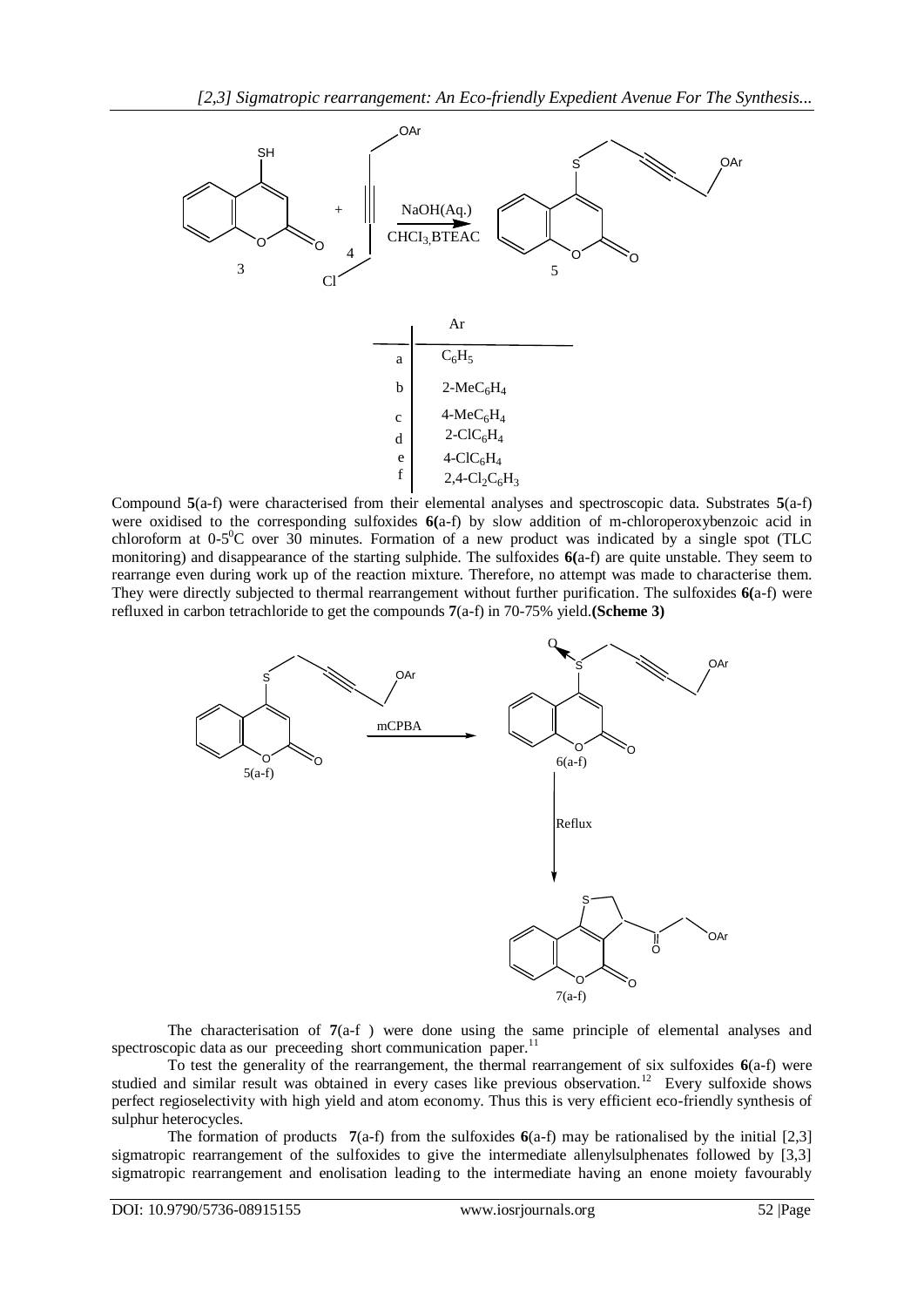juxtaposed to a –SH function for an internal Michael addition for the thiol to the enone moiety to give **7**(af).11,12(**Scheme4)**



#### **III. Conclusion**

It is important to note that thermal rearrangement of six sulfoxides **6**(a-f) exhibits excellent regioselective ring closure. Therefore, this is a general eco-friendly regioselective method for the synthesis of 3- (aryloxyacetyl)-2,3-dihydrothieno[3,2-*c*][1]benzopyran-4-ones in excellent yields. This is also an example of the application of sulfoxide rearrangement in heterocyclic substrates to yield polyheterocycles.

### **IV. Experimental Section**:

**General Procedures :** Melting points were determined in an open capillary and are uncorrected. IR spectra were recorded on a Perkin-Elmer L 120-000A spectrometer ( $v_{max}$  in cm<sup>-1</sup>) using KBr as solvent. UV absorption spectra were recorded in EtOH on a Shimadzu UV-2401PC spectrophotometer(wavelength in nm). <sup>1</sup>H NMR(300 MHz, 500 MHz) spectra were recorded on a Bruker DPX-300 and Bruker DPX-500 spectrometer in CDCI3 with TMS as internal standard. Elemental analyses and mass spectra were recorded on a JEOL JMS600 instrument. <sup>1</sup>H spectra were recorded at Indian Institute of Chemical Biology, Kolkata and Bose Institute, Kolkata. Silica gel [60-120 mesh], Spectrochem, India was used for chromatographic separation. Silica gel G[E-Merck(India)] was used for TLC. Petroleum ether refers to the fraction boiling between  $60^{\circ}$ C and  $80^{\circ}$ C.

#### **General procedure for the preparation of 4-mercaptocoumarin:**

4-Hydroxycoumarin 1 (25 mmol ) was dissolved in pyridine (5 ml ). Then 4-toluenesulfonylchloride (5 g, 26.3 mmol ) was added to it with constant stirring (30 min. ) at room temperature to give a solid mass. It was poured into ice water. The crystalline solid was then filtered and dried. Thus tosyl derivative **2** of 4 hydroxycoumarin derivative was obtained.

**Compound 2: :** m.p. 114°C; yield 90%; UV(EtOH)λ<sub>max</sub>:217, 274,314 nm; IR(KBr)Υ<sub>max</sub> :1740, 1620, 1250 cm<sup>-1</sup>; <sup>1</sup>H NMR( 300MHz ) $\delta$ : 2.47(s,3H), 6.31(s, 1H), 7.24-7.91 (m, 8H); m/z 316 (M+); Anal. Calcd. For C<sub>16</sub>H<sub>12</sub>O<sub>5</sub>S: C, 60.76; H, 3.80 found C, 60.86; H, 3.72%.

The tosyl derivative **2** ( 13 mmol ) was dissolved in ethanol (100 ml ). Then NaSH (1.5 g, 27 mmol ) was added to it at  $0-10^0$ C with constant stirring. The reaction mixture became a clear solution in ~2h. The alcohol was evaporated and conc. HCI was added to it ( $PH \sim 2$ ) when a white solid appeared. This was extracted with chloroform ( $2x 50$  ml) and the chloroform extract was washed with H<sub>2</sub>O ( $3X 25$  ml) and dried (Na2SO4). Chloroform was evaporated and 4-mercaptocoumarin **3** was obtained. This was used in the subsequent reaction without further purification.

## **V. General procedure for the preparation of sulphides 5(a-f):**

To a mixture of 4-mercaptocoumarin **3** ( 6.2 mmol ) and **4**(a-f) ( 9 mmol ) in chloroform ( 50 ml ) was added a solution of BTEAC (0.25g, 0.9 mmol ) in 1% NaOH ( 50 ml ) and the mixture was stirred for a period of 4h. It was then diluted with H<sub>2</sub>O (125 ml) and extracted with chloroform (2x50 ml). The chloroform extract was washed successively with  $2(N)$  HCI ( $2x50ml$ ), brine ( $2x50ml$ ), H<sub>2</sub>O ( $2x50ml$ ) and dried (Na2SO4). The solvent was removed and the residual mass was chromatographed over silicagel. All the compounds **5**(a-f) were obtained when the column was eluted with 40% ethylacetate in pet-ether solution.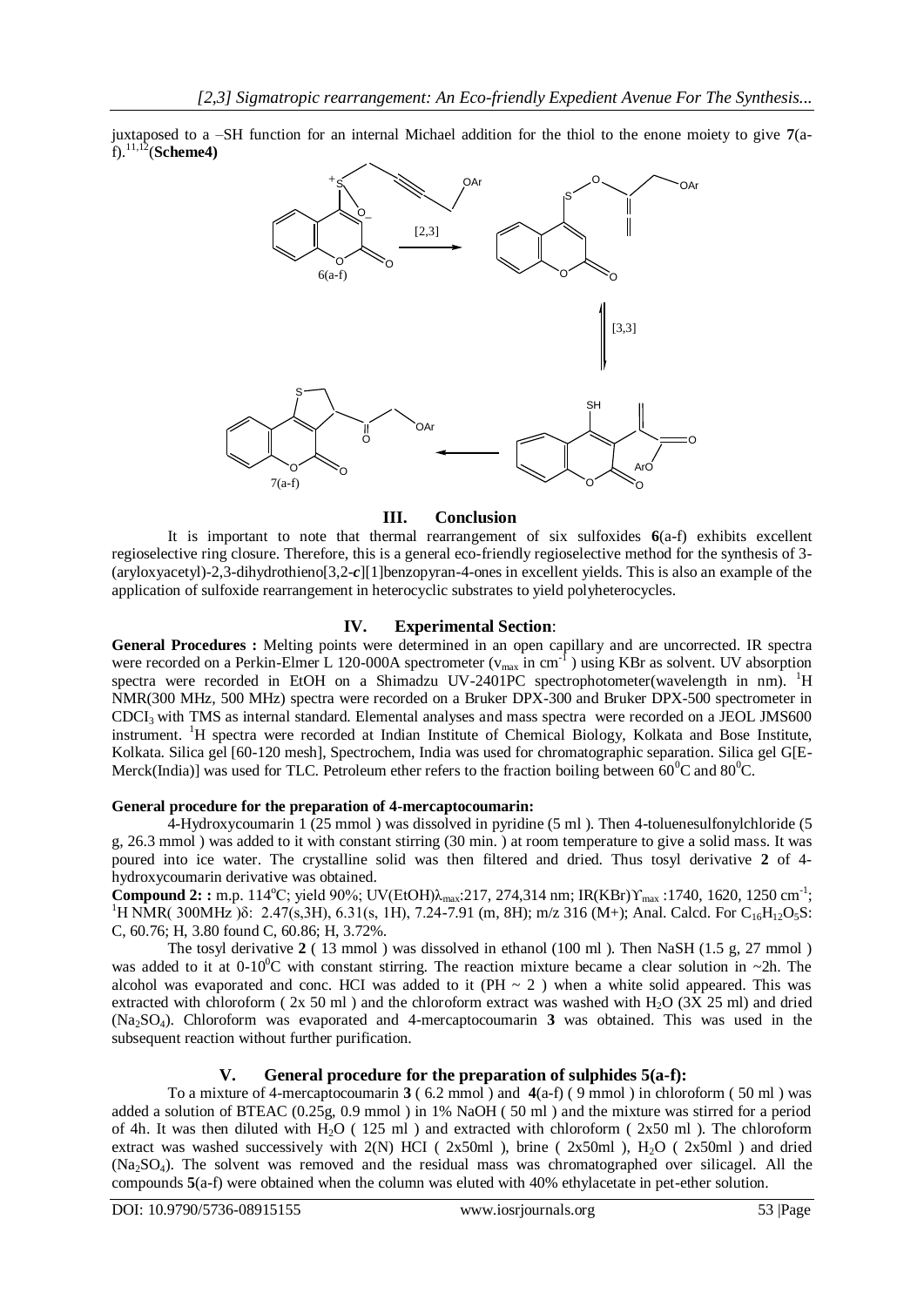**Compound 5a :** m.p. 108°C; yield 75%; UV(EtOH) $\lambda_{max}$ :218, 271 nm; IR(KBr) $\Upsilon_{max}$ : 1690, 1580, 1230 cm<sup>-1</sup>; <sup>1</sup>H NMR( 300MHz )δ: 3.82 (t, 2H, J= 2Hz), 4.71(t, 2H, J= 2Hz), 6.28(s, 1H), 6.92-7.73 (m, 9H); m/z 322 (M+); Anal. Calcd. For C<sub>19</sub>H<sub>14</sub>O<sub>3</sub>S: C, 70.80; H, 4.35 found C, 70.67; H, 4.19%.

**Compound 5b :** m.p. 128°C; yield 87%; UV(EtOH)  $\lambda_{\text{max}}$ : :218, 272 nm; IR(KBr)  $\Upsilon_{\text{max}}$ : 1700, 1590, 1220 cm<sup>-1</sup>; <sup>1</sup>H NMR( 300MHz )  $\delta$  : 2.22(s, 3H), 3.82(t, 2H, J= 2Hz), 4.72 (t, 2H, J= 2Hz), 6.28(s, 1H), 6.82-7.68 (m, 8H); m/z 336 (M+); Anal. Calcd. For  $C_{20}H_{16}O_3S$ : C, 71.43; H, 4.76 found C, 71.57; H, 4.61%.

**Compound 5c :** m.p. 116°C; yield 76%; UV(EtOH)  $\lambda_{\text{max}}$ : :218, 272 nm; IR(KBr)  $\Upsilon_{\text{max}}$ : 1700, 1590, 1230 cm<sup>-1</sup>; <sup>1</sup>H NMR( 300MHz )  $\delta$  : 2.24(s, 3H), 3.84(t, 2H, J= 2Hz), 4.68 (t, 2H, J= 2Hz), 6.30(s, 1H), 6.81-7.67 (m, 8H); m/z 336 (M+); Anal. Calcd. For  $C_{20}H_{16}O_3S$ : C, 71.43; H, 4.76 found C, 71.59; H, 4.81%.

**Compound 5d :** m.p. 142°C; yield 85%; UV(EtOH)  $\lambda_{\text{max}}$ : :218, 273 nm; IR(KBr)  $\Upsilon_{\text{max}}$ : 1700, 1590, 1220 cm<sup>-1</sup>; <sup>1</sup>H NMR( 300MHz )  $\delta$  : 3.82 (t, 2H, J= 2Hz), 4.80(t, 2H, J= 2Hz), 6.26(s, 1H), 6.87-7.67 (m, 8H); m/z 358, 356  $(M+)$ ; Anal. Calcd. For  $C_{19}H_{13}ClO_3S$ : C, 64.04; H, 3.65 found C, 64.21; H, 3.53%.

**Compound 5e :** m.p. 106°C; yield 75%; UV(EtOH)  $\lambda_{\text{max}}$ : :218, 273 nm; IR(KBr)  $\Upsilon_{\text{max}}$ : 1710, 1590, 1230 cm<sup>-1</sup>;  $1_H NMR(300MHz) \delta$ : 3.85 (t, 2H, J= 2Hz), 4.75(t, 2H, J= 2Hz), 6.30(s, 1H), 6.80-7.78 (m, 8H); m/z 358, 356 (M+); Anal. Calcd. For  $C_{19}H_{13}ClO_3S$ : C, 64.04; H, 3.65 found C, 64.27; H, 3.48%.

**Compound 5f :** m.p. 155°C; yield 82%; UV(EtOH)  $\lambda_{max}$ : :218, 273 nm; IR(KBr) Υ<sub>max</sub>: 1700, 1590, 1230 cm<sup>-1</sup>; <sup>1</sup>H NMR( 300MHz )  $\delta$  : 3.81 (t, 2H, J= 2Hz), 4.78(t, 2H, J= 2Hz), 6.26(s, 1H), 6.91-7.66 (m, 7H); m/z 394, 392, 390 (M+); Anal. Calcd. For C<sub>19</sub>H<sub>12</sub>Cl<sub>2</sub>O<sub>3</sub>S: C, 58.46; H, 3.07 found C, 58.59; H, 3.27%.

### **VI. General procedure for the preparation of compounds 7**(a-f):

M-Chloroperoxybenzoic acid (50%, 105mg, 0.61 mmol) in chloroform(20 ml) was slowly added to a well-stirred solution of the sulphides  $5(a-f)$  (0.3 mmol) in chloroform (20 ml) at  $0.5^{\circ}$ C over a period of 30 min. The reaction mixture was stirred for additional 30 min. Then the chloform solution was washed with saturated sodium carbonate solution (3x20ml) to remove organic acid followed by brine (3x20 ml),  $H_2O$  (3x20 ml),and dried (Na<sub>2</sub>SO<sub>4</sub>). The solvent was removed and the residue was refluxed in carbon tetrachloride (25ml) for 4h. Then carbon tetrachloride was removed and a viscous liquid was obtained. It was then chromatographed over silicagel using 30% ethylacetate in pet-ether solution as eluent to give the solid compounds **7**(a-f).

**Compound 7a :** m.p. 138°C; yield 70%; UV(EtOH)λ<sub>max</sub>: 217, 270, 329 nm; IR(KBr)Υ<sub>max</sub>: 1715, 1700, 1590 1250 cm-1 ; <sup>1</sup>H NMR( 300MHz )δ: 3.73(dd, 1H, J=9,12Hz), 3.82(dd, 1H, J= 6,12Hz), 4.86(dd, 1H, J= 6,9Hz), 4.95(d, 1H,J= 15Hz) 4.99(d, 1H, J= 15Hz), 6.93-7.58(m, 9H); m/z 338 (M+); Anal. Calcd. For C19H14O4S: C, 67.45; H, 4.14 found C, 67.58; H, 4.23%.

Compound 7b : m.p. 144°C; yield 73%; UV(EtOH)λ<sub>max</sub>: 218, 269, 330 nm; IR(KBr)Υ<sub>max</sub>: 1710, 1695, 1585, 1240 cm<sup>-1</sup>; <sup>1</sup>H NMR( 300MHz )δ: 2.29(s, 3H), 3.43(dd, 1H, J=9,12Hz), 3.81(dd, 1H, J= 6,12Hz), 4.91(dd, 1H, J= 6,9Hz), 4.45(d, 1H,J= 15Hz) 4.98(d, 1H, J- 15Hz), 6.93-7.58 (m, 8H); m/z 352 (M+); Anal. Calcd. For  $C_{20}H_{16}O_4S$ : C, 68.18; H, 4.54 found C, 68.31; H, 4.37%.

**Compound 7c :** m.p. 162°C; yield 75%; UV(EtOH) $\lambda_{\text{max}}$ : 218, 269, 315 nm; IR(KBr)Υ<sub>max</sub>: 1710, 1695, 1600, 1250 cm<sup>-1</sup>; <sup>1</sup>H NMR( 300MHz )δ: 2.26(s, 3H), 3.71(dd, 1H, J=9,12Hz), 3.80(dd, 1H, J= 6,12Hz), 4.86(dd, 1H, J= 6,9 Hz), 4,93(brs, 2H), 6.78-7.58 (m, 8H); m/z 352 (M+); Anal. Calcd. For  $C_{20}H_{16}O_4S$ : C, 68.18; H, 4.54 found C, 68.031; H, 4.63%.

**Compound 7d :** m.p. 168°C; yield 70% UV(EtOH)λ<sub>max</sub>: 217, 269, 315 nm; IR(KBr)Υ<sub>max</sub> : 1730, 1700, 1610, 1260 cm-1 ; <sup>1</sup>H NMR( 300MHz )δ: 3.67(dd, 1H, J=9,12Hz), 3.98(dd, 1H, J= 6,12Hz), 5.08(dd, 1H, J= 6,9Hz), 4.86(d, 1H,J= 15Hz) 4.98(d, 1H, J= 15Hz), 6.91-8.04; (m, 8H); m/z 374, 372 (M+); Anal. Calcd. For  $C_{19}H_{13}ClO_4S$ : C, 61.29; H, 3.49 found C, 61.18; H, 3.63%.

Compound 7e : : m.p. 139°C; yield 74% UV(EtOH) $\lambda_{max}$ : 217, 270, 329 nm; IR(KBr)Υ<sub>max</sub> : 1730, 1700, 1610, 1240 cm-1 ; <sup>1</sup>H NMR( 300MHz )δ: 3.73(dd, 1H, J=9,12Hz), 3.85(dd, 1H, J= 6,12Hz), 4.80(dd, 1H, J= 6,9Hz), 4.93(d, 1H,J= 15Hz) 5.02(d, 1H, J= 15Hz), 6.86-7.62; (m, 8H); m/z 374, 372 (M+); Anal. Calcd. For  $C_{19}H_{13}ClO_4S$ : C, 61.29; H, 3.49 found C, 61.43; H, 3.26%.

**Compound 7f : :** m.p. 164<sup>o</sup>C; yield 72% UV(EtOH) $\lambda_{\text{max}}$ : 218, 273, 320 nm; IR(KBr) $\gamma_{\text{max}}$ : 1725, 1710, 1605, 1250 cm-1 ; <sup>1</sup>H NMR( 300MHz )δ: 3.82(dd, 1H, J=9,12Hz), 3.86(dd, 1H, J= 6,12Hz), 4.92(dd, 1H, J= 6,9Hz), 4.98(d, 1H,J= 15Hz) 5.04(d, 1H, J= 15Hz), 6.87-7.59; (m, 7H); m/z 410, 408, 406 (M+); Anal. Calcd. For  $C_{19}H_{12}Cl_2O_4S$ : C, 56.15; H, 2.95 found C, 56.37; H, 3.09%.

#### **Acknowledgements:**

The author is grateful to Prof. K. C. Majumdar, University of kalyani and Krishnath College for providing laboratory facilities to complete the work.